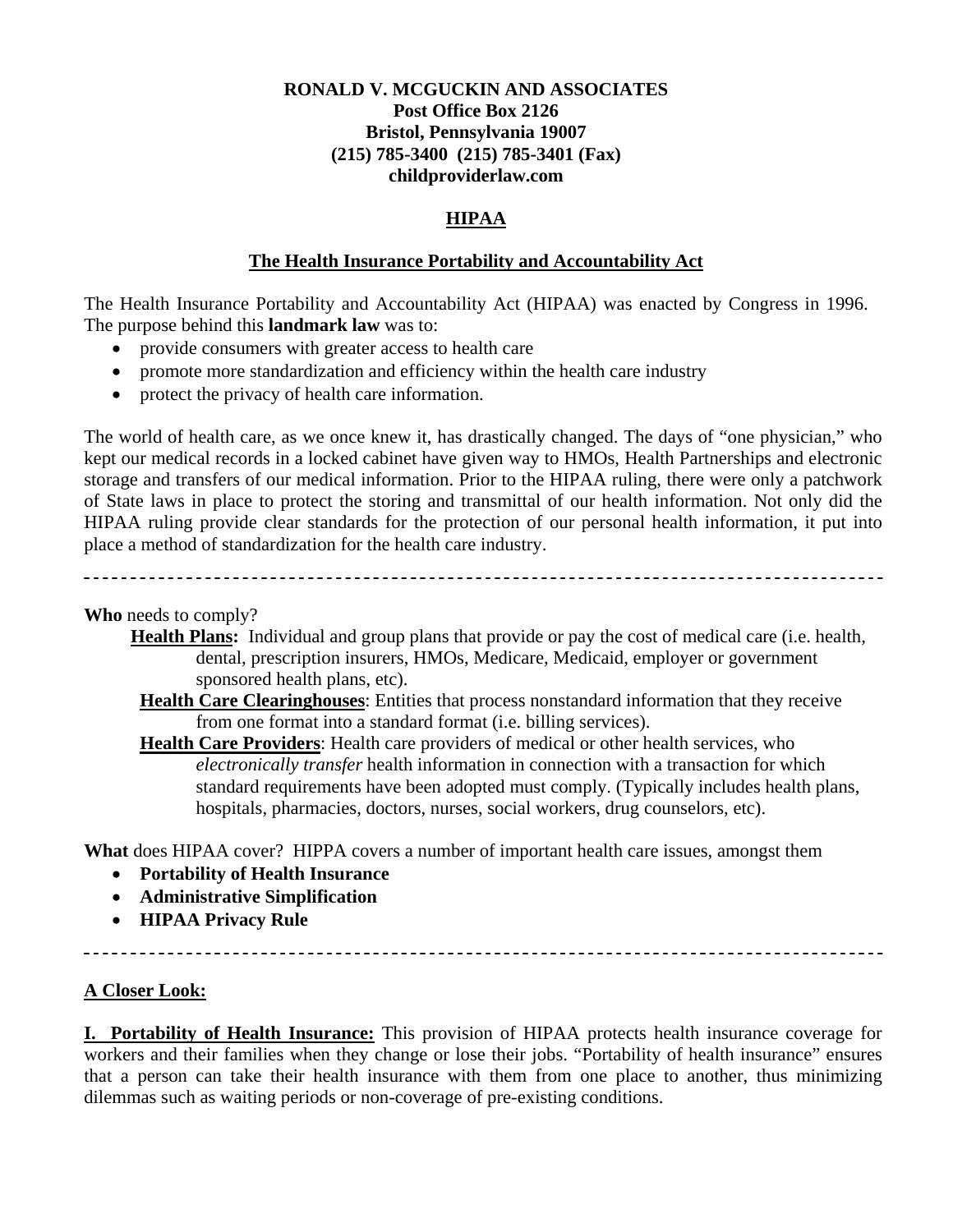**II. Administrative Simplification:** The purpose of this provision of HIPAA was to streamline the administration of health care and promote uniformity by adopting standards for several types of electronic health care transactions. Transactions are activities involving the transfer of health care information for specific purposes. These transactions (under HIPAA) include claims or info related to claims, specifically: \*payment and remittance, \*benefit eligibility inquiries, \*referral authorization requests \*enrollment or disenrollment in a health plan, \*health plan premium payments, \*coordination of benefits, \*claims attachments (pending). Under the Administrative Simplification regulations of HIPAA, all covered entities who do business electronically, must provide the same information in a standard format, using specific code sets and identifiers.

# **Other HIPAA Administrative Simplification Requirements**:

- **Privacy Requirements**: to govern disclosure of patient protected health information while protecting patient rights
- **Security Requirements:** to adopt safeguards to prevent unauthorized access to protected health information.
- **National Identifier Requirements:** Providers, plans and employers must have standard national numbers to identify themselves on standard transactions.

**III. HIPAA Privacy Rule:** In enacting the HIPAA Privacy Rule, Congress mandated the establishment of Federal standards for the privacy of **"**individually identifiable health information". The regulations **protect medical records and other individually identifiable health information, whether it be on paper, in computers or communicated orally.** Prior to this rule, personal health information could be shared or released basically to anyone, without either notice or authorization, for reasons that had nothing to do with a person's medical treatment or health care reimbursement. The Privacy Rule establishes a Federal floor of safeguards to protect the confidentiality of medical records. It gives patients specific protections while requiring covered entities to establish policies and procedures that will protect the confidentiality of protected health information about their patients!!

# **Patient Protections:**

- **Access to Medical Records:** Patients can generally see and obtain copies of their medical records.
- **Guarantees Notice of Privacy Practices**: Covered entities must provide a notice to their patients how they may use their personal medical information and their rights under the new privacy regulations
- **Limits the use of Personal Medical Information**: Sets limits on how health care providers may use personal health information. **However, to promote the best quality of care, the rule does not restrict the ability of providers to share information needed to treat their patients.**  Personal health information many not be used for purposes not related to health care unless the patient signs a specific authorization allowing the release of information.
- **Puts Restrictions on the use Patient Information for Marketing Purposes**
- **Does not affect State Laws that offer Additional Privacy Protections for Patients**
- **Confidential Communications:** Health care professionals must take reasonable steps to ensure that communications with the patient are confidential
- **Complaints**: Allows consumers to file complaints regarding privacy practices.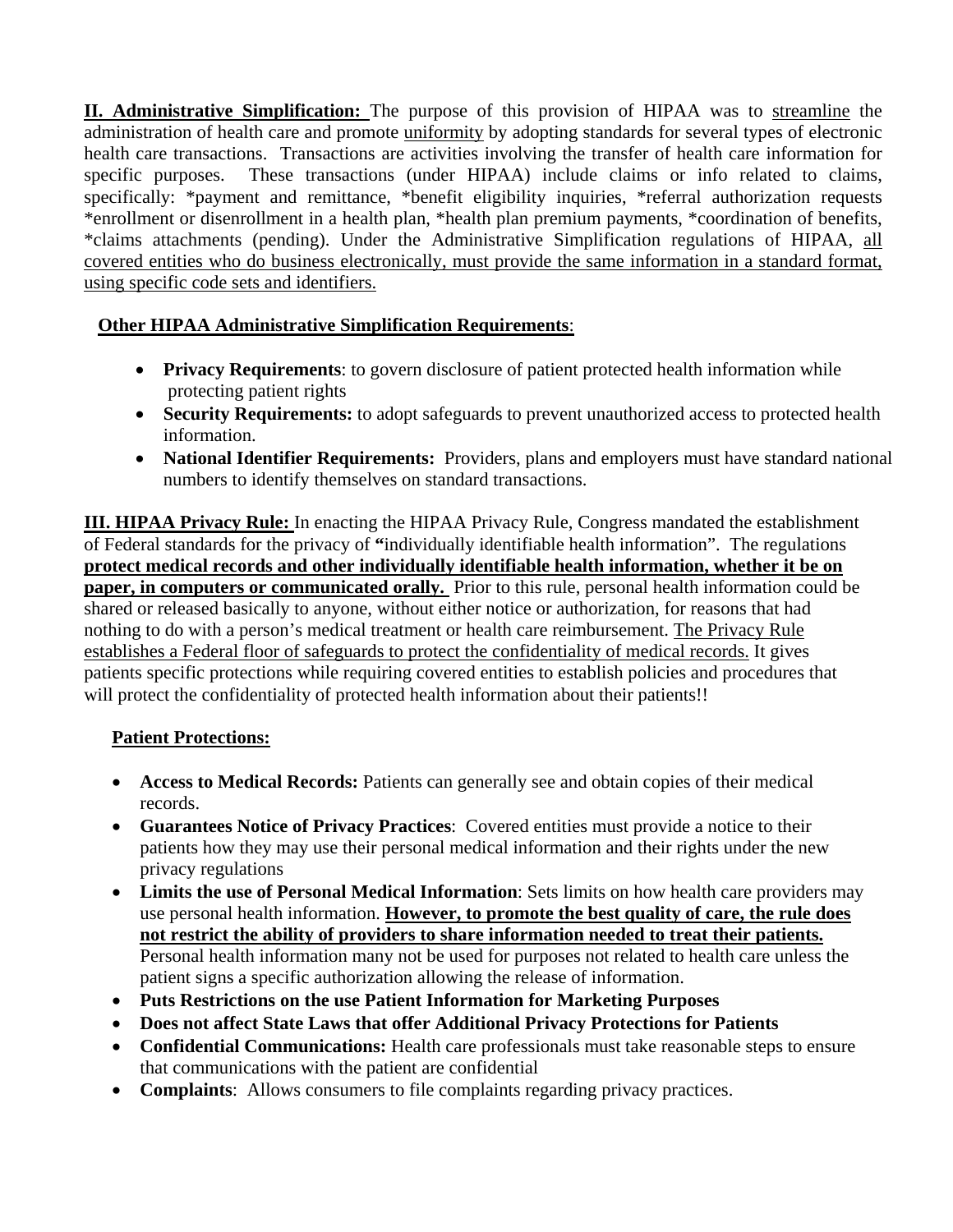# **Health Plans and Providers Requirements:** (In addition to the protections listed above)

- **Written Privacy Procedures:** Covered entities must have written privacy procedures, including who has access to protected information, how it will be used and how and when it will be disclosed.
- **Employee Training and Privacy Officer:** Covered entities must train their employees in their privacy practices and designate an individual who is responsible for ensuring the procedures are followed.
- **Public Responsibilities:** Under limited circumstances, the final rule *permits* but does not *require* covered entities to continue certain existing disclosure of health information for public responsibilities.

# **PERMITTED USES AND DISCLOSURES**

There **ARE** permitted uses and disclosures allowed without an individual's authorization!

- **To the individual**: Health care providers can disclose protected health information to the individual who is the subject of the information.
- **Treatment. Payment and Health Care Operations:** Treatment is the provision or management of health care and related services for an individual by one or more health care providers including consultation between providers and referral by one provider to another. **Obtaining "consent"** (written permission from individuals to use and disclose their protected health information for treatment, payment or health care operations) **is optional under the Privacy Rule.** The content of the consent forms and the process for obtaining consent is up to the provider. (**One exception**: The use and disclosure of **Psychotherapy notes** for treatment, payment and health care operations purposes require an authorization (see below).
- **Use and Disclosure with opportunity to object**: In certain circumstances informal permission is acceptable. (Example: listing a patient in a hospital directory, or notification to family members regarding a patient's location, general condition or death.
- **Public Interest and Benefit Activities:** As are required by law, public health activities, law enforcement, judicial proceedings, cadaver organ donations, essential government functions, etc.

# **AUTHORIZATION**

A covered entity must obtain the individual's **written authorization for any use or disclosure of protected health information that is not for treatment, payment or health care operations or otherwise permitted or required by the Privacy Rule.** 

#### **Authorization must be written in specific terms:**

- Written in Plain language
- Specific information regarding the information to be disclosed,
- The person disclosing and receiving the information
- Expiration
- Right to revoke in writing
- Other applicable data